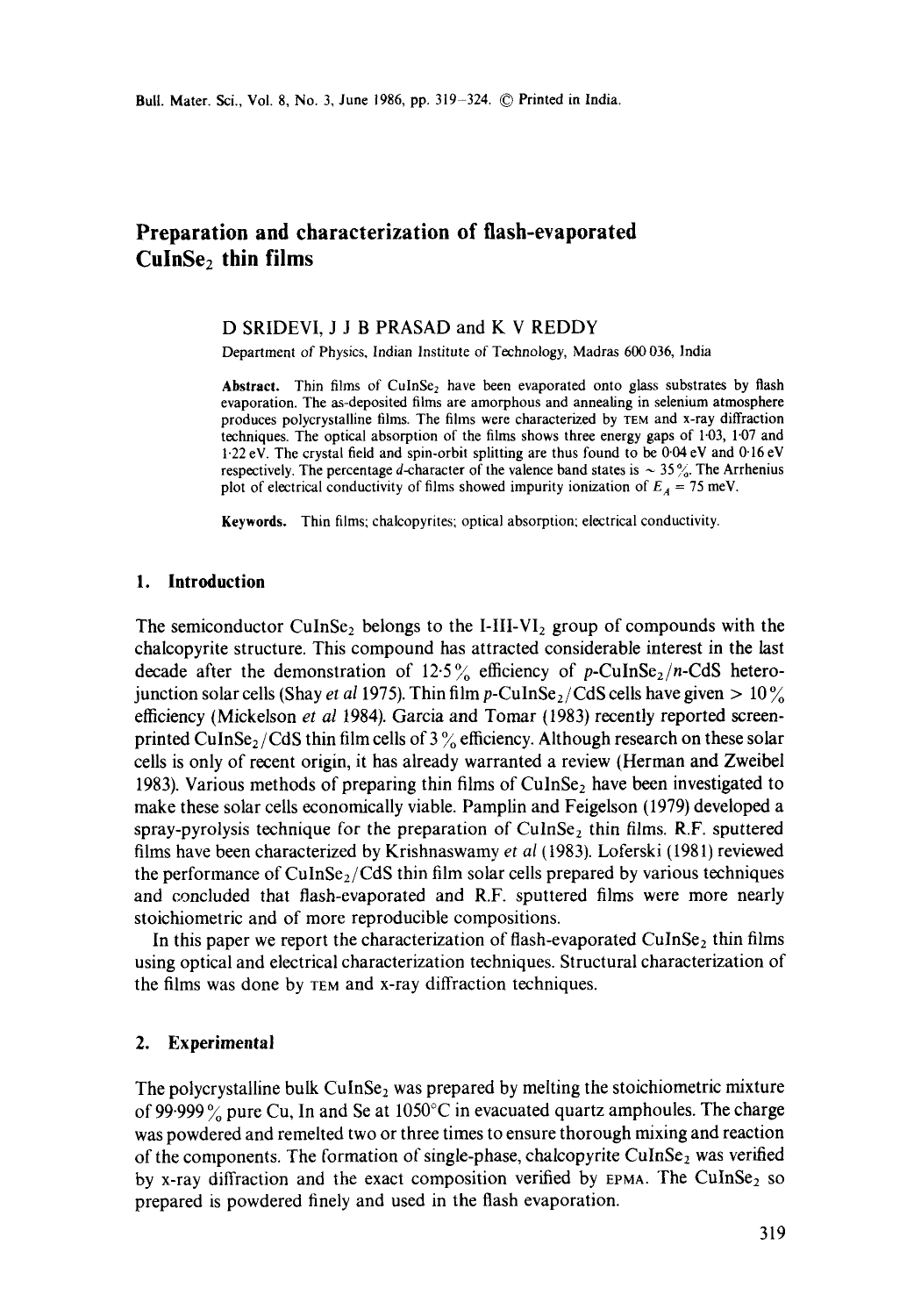A simple flash deposition technique developed in our laboratory was employed for coating CuInSe<sub>2</sub> thin films. A calling-bell type plunger was used as the vibrator, the frequency of which was varied using a variac. The hopper was filled with finely powdered CuInSe<sub>2</sub> and a tantalum boat at  $1300^{\circ}$ C evaporated the powder instantaneously. The evaporation was carried out using a vacuum coating unit (Hind High Vacuum Co.) under a vacuum of  $10^{-5}$  torr. Thin films of thickness in the range 0.1  $\mu$ m to  $0.3 \mu m$  were coated on glass substrates.

The glancing angle x-ray diffractogram of the films showed all the prominent reflections of the chalcopyrite structure. Films with minimum thickness were used for TEM. The TEM analysis of as-deposited films showed them to be amorphous in nature. A 45 min anneal in Se atmosphere at  $250^{\circ}$ C converted the films to polycrystalline. A typical SAD of selenium-annealed films is shown in figure 1. From this, the values of the lattice parameters were calculated as  $a = 5.85 \text{ Å}$  and  $C = 11.76 \text{ Å}$  which are in good agreement with previously reported values (Shay and Wernick 1975). Only selenium annealed films were used throughout the study.

The optical absorption spectrum of  $CuInSe<sub>2</sub>$  thin films was recorded in the spectral range 800-1300 nm using spectrophotometer (Cary 2300), and shown in figure 2. It was analyzed by the usual procedures. The electrical conductivity of the films was measured by a four-probe technique in the temperature range 400-77 K. The films were evaporated through a special contact mask, which gave films with four specific contact geometries. The steady state electrical conductivity measurements were in argon atmosphere. Indium pressure contacts gave good ohmic contacts. Figure 3 shows the Arrhenius plot of conductivity of  $CuInSe<sub>2</sub>$  films.

## **3. Results and analysis**

The optical absorption spectrum shown in figure 2 shows three distinct regions of absorption. The absorption coefficient  $\alpha$  rises sharply initially, then becomes rather flat and again increases sharply. This may be considered as due to a direct transition in the



Figure 1. SAD of selenium annealed CuInSe<sub>2</sub> thin films.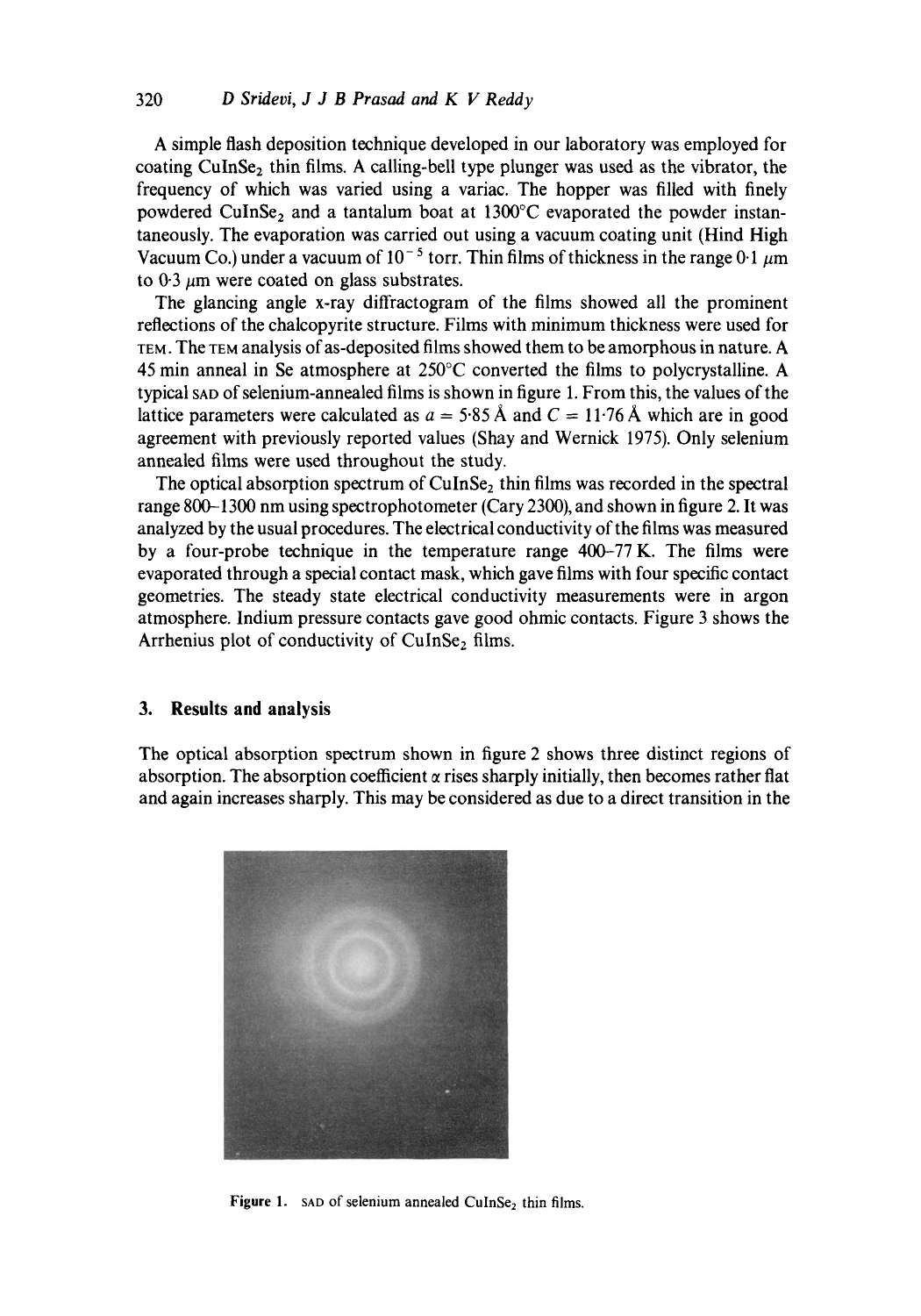

Figure 2. Absorption spectrum of CulnSe<sub>2</sub>.

low energy regions. The flat portion at  $1.15 \text{ eV}$  is due to the onset of a forbidden transition, the absorption of which is much less than that due to a direct transition. The increase of  $\alpha$  beyond 1.2 eV is due to the onset of another allowed transition. The absorption spectrum was analyzed following Neumann *et al* (1979).

The initial rise of  $\alpha$  below the photon energy  $hv \le 1.15 \text{ eV}$  was a direct allowed transition given by

$$
\alpha = \frac{A_1}{h\nu} (h\nu - E_{g1})^{1/2}, \tag{1}
$$

with  $E_{a1} = 1.03$  eV and  $A_1 = 1.45 \times 10^6$  cm eV<sup>1/2</sup>. This value of the energy gap compares well with the reported direct band gap of 1.04 eV (Shay *et al* 1973) for this material.

For energies greater than 1.15 eV, if we calculate  $\alpha$  using equation (1) and the observed values of  $E_{q1}$  and  $A_1$ , we find that the calculated  $\alpha_1$  is always less than the experimental values. This is due to the onset of additional absorption mechanisms. Hence, the additional absorption coefficient,  $\alpha_2 = \alpha - \alpha_1$  was analyzed for  $hv \geq 1.15$  eV. It was found that  $\alpha_2$  satisfies quite well the relation,

$$
\alpha_2 = \frac{A_2}{h\nu} (h\nu - E_{g2})^{3/2}, \tag{2}
$$

for  $1.15 \leq h\nu \leq 1.20 \text{ eV}$ , with  $E_{q2} = 1.07 \text{ eV}$ , which corresponds to a direct forbidden transition.

Once again, the values of  $\alpha_2$  calculated using (2) beyond  $hv = 1.2$  eV were always less than the experimental values. This is due to the onset of a third interband transition. Therefore, now  $\alpha_3 = \alpha - \alpha_1 - \alpha_2$  was analyzed and it was found that  $\alpha_3$  can also be described by equation (1) with  $E_{a3} = 1.22$  eV.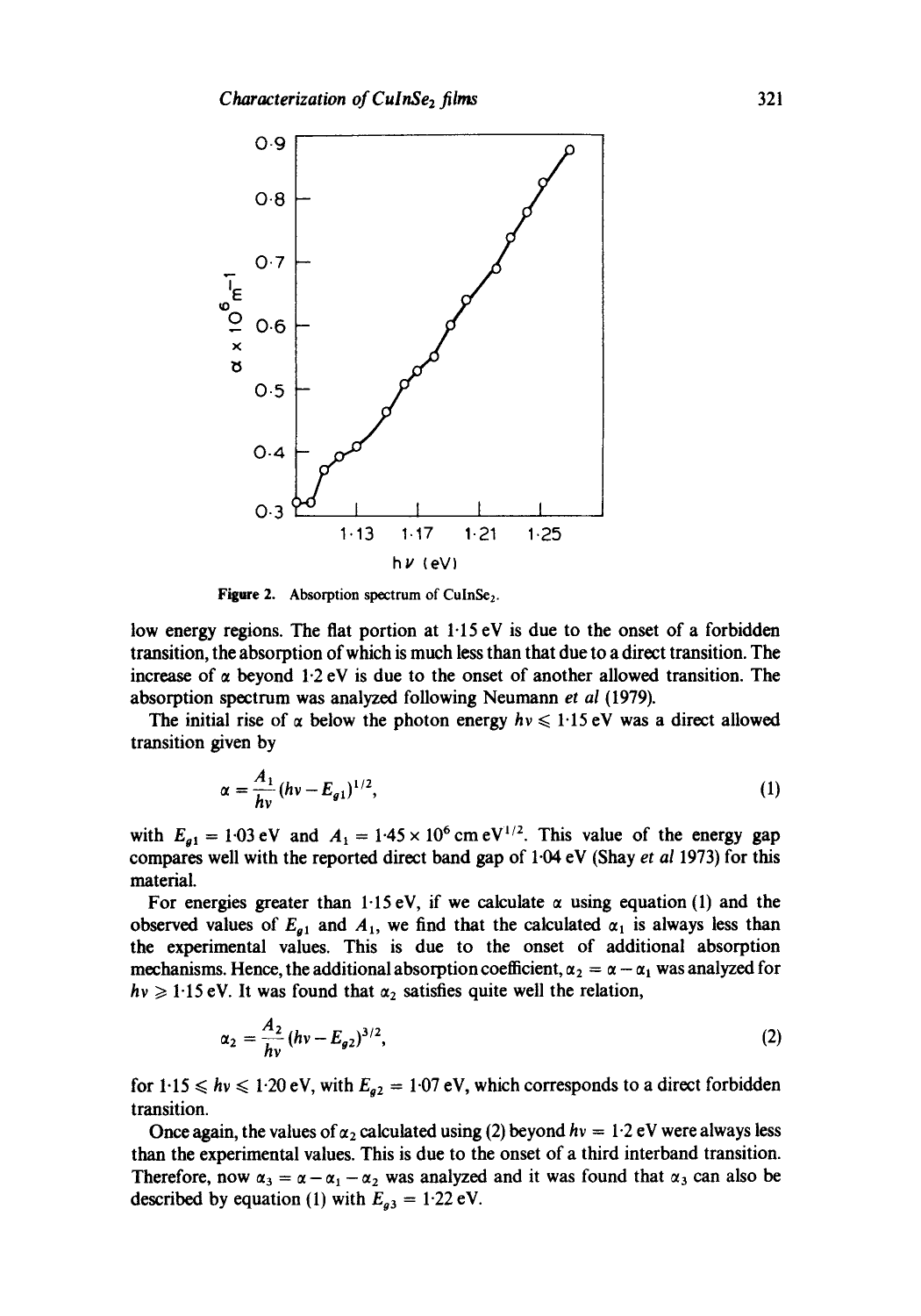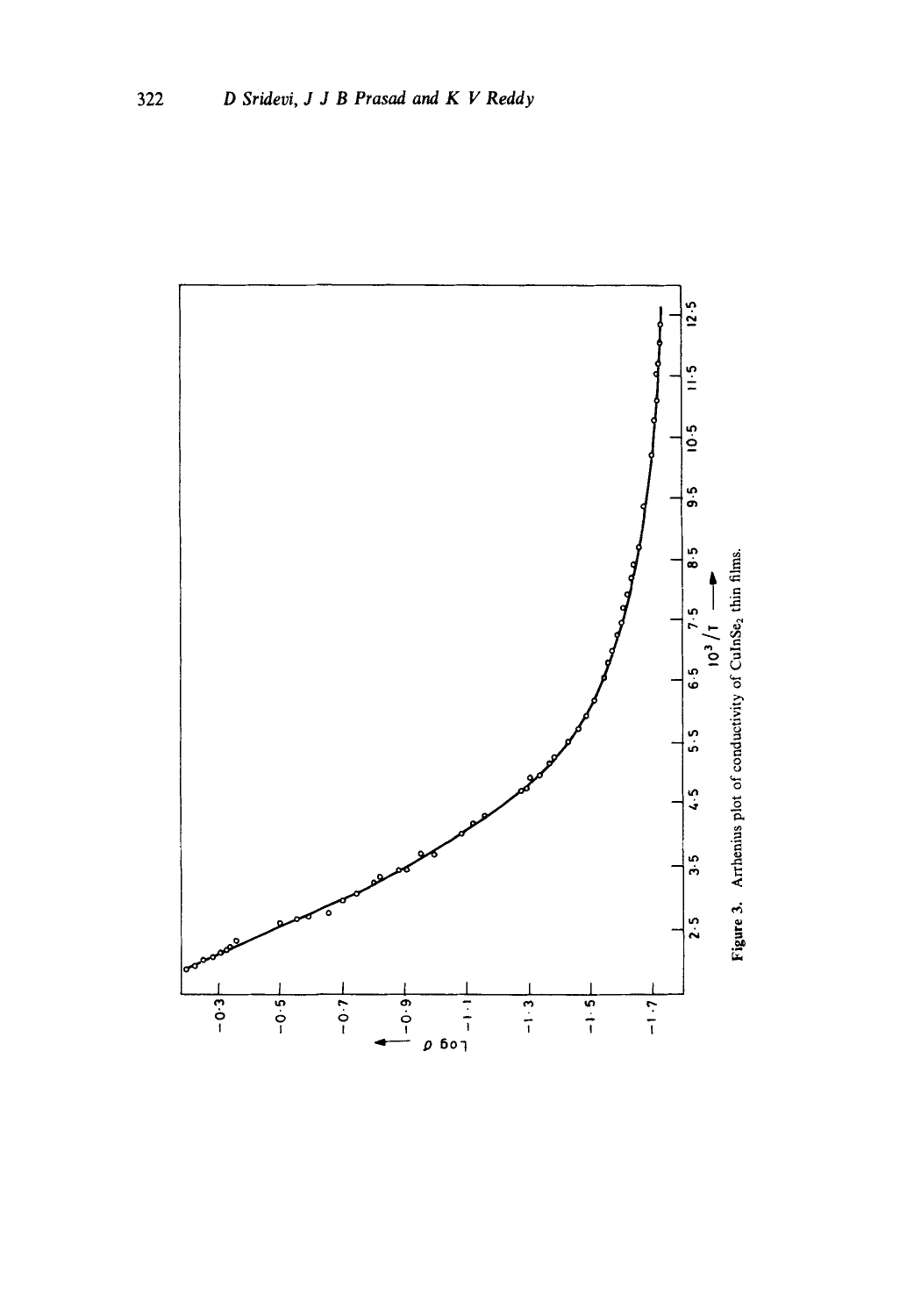## **4. Discussion**

From the above analysis, three characteristic band gaps for  $CuInSe<sub>2</sub>$  were found as  $E_{g1} = 1.03$  eV,  $E_{g2} = 1.07$  eV and  $E_{g3} = 1.22$  eV. These are in good agreement with previously reported values for this material both by optical absorption studies (Neumann *et al* 1982) and by modulation spectroscopic techniques (Shay and Wernick 1975). From the above results, we may draw the zone-centre valence band structure of CuInSe<sub>2</sub> as in figure 4. The three transitions A, B and C correspond to  $E_{g1}$ ,  $E_{g2}$  and  $E_{g3}$ respectively. The values of the crystal field splitting and the spin orbit splitting were calculated using the method of Rowe and Shay (1971) to be  $\Delta_{cf} = -0.05 \text{ eV}$  and  $\Delta_{so} = 0.16$  eV. The percentage *d*-character of the uppermost valence band level was calculated by the procedure of Shay *et al* (1973) to be approximately  $35\%$ .

The Arrhenius plot of conductivity in the temperature region 400-77 K is shown in figure 3. Near the room temperature the activation energy is 80 meV and in the temperature range 120-77 K, the activation energy is a few meV. All the films were found to be p-type with a hot probe test. Hence the activation energy of 80 meV is attributed to shallow acceptors. Within the hydrogenic approximation of shallow acceptors, the acceptor ionization energy is given by

$$
E_A = 13.6 \, (m_p^*/m_0)/\varepsilon^2,\tag{3}
$$

where  $\varepsilon$  is the static dielectric constant of CuInSe<sub>2</sub> and the hole effective mass  $m_p^* = 0.73$   $m_0$ . This gives a calculated value of  $E_A = 110$  meV which agrees quite well with that observed here. The low temperature activation energy is probably due to surface or grain boundary migration energy.

#### **5. Conclusions**

From the analysis of the optical absorption spectrum of thin films of CuInSe<sub>2</sub> near the band edge, the zone centre valence band structure has been determined. The



Figure 4. Zone centre band structure of CulnSe<sub>2</sub>.